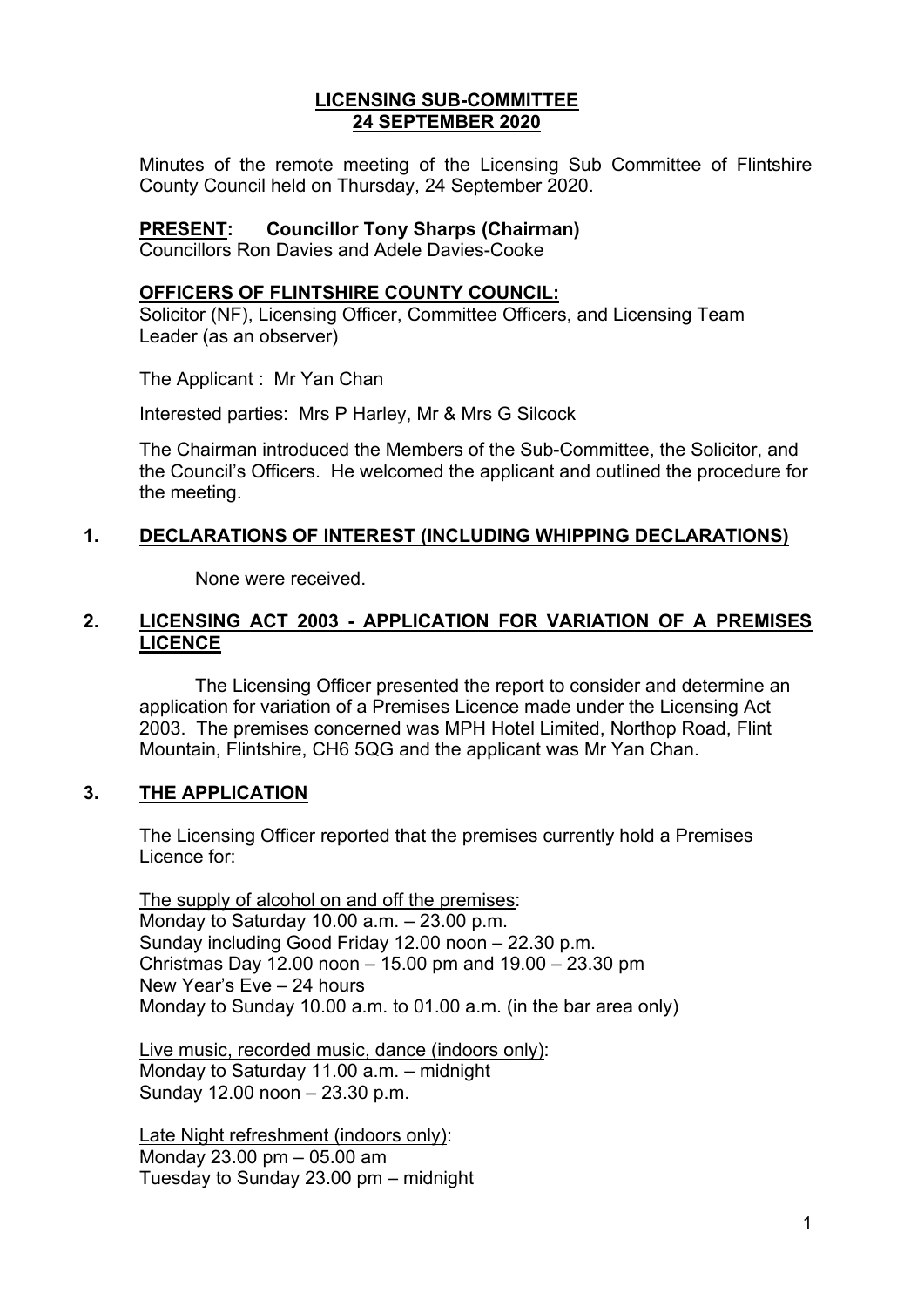The Variation application was to allow:

The supply of alcohol on and off the premises: Monday to Sunday 10.00 – 01.00 (in all licensed areas) New Year's Eve to remain as per existing licence To remove the restriction on Christmas Day and Good Friday

To add recorded music in the front outside area: Monday to Saturday 12.00 noon – 22.00 p.m. Sunday 12.00 noon – 20.00 p.m.

To amend Late Night refreshment to: Monday to Sunday 23.00 – 05.00

The Licensing Officer explained that a plan to identify the front outside area was shown as Appendix B1 of the report and a plan to identify the inside of the building shown as Appendix B2.

North Wales Police had made no objection to the application but asked for additional conditions in relation to CCTV, Challenge 25, and door supervisors. The applicant had agreed to these conditions being attached to the existing premises licence (Appendix C).

Representations to the Variation application were received from Flintshire County Council's Pollution Control section on 24 July 2020 and were shown at Appendix D. North Wales Fire and Rescue Service had confirmed that they would not be making any representations to the Licensing Authority regarding the application.

Two letters of representation from local residents had been received in objection to the variation application and were attached at Appendix F.

The Licensing Officer advised that for variation applications, applicants were required to submit an operating schedule detailing any additional steps they intended to take to promote the four licensing objectives. The steps that the applicant intended to take were set out in Appendix G.

The applicant had previously notified the licensing section of four Temporary Event Notices (TENs) which were to cover licensable activity in the outside area as indicated in Appendix B1. Three of the TENs had been considered at a hearing of the Licensing Sub-Committee on 31 July 2020, following objections made by Flintshire County Council's Pollution Control Officer. The TENs were approved after the applicant's voluntary suggestion to amend the end time of each of the TENs to 21.00 hours. The Chairman advised the applicant (though not a condition of the approval) that the Sub Committee wished him to continue to manage and maintain the premises to ensure that there would be no disturbance to local residents due to loud music emanating from the site.

The Licensing Officer reported that during the application period a marquee had been erected in the outside area being considered as part of the variation. There is currently no planning permission for this structure. In addition during the Coronavirus pandemic the compliance team had occasion to speak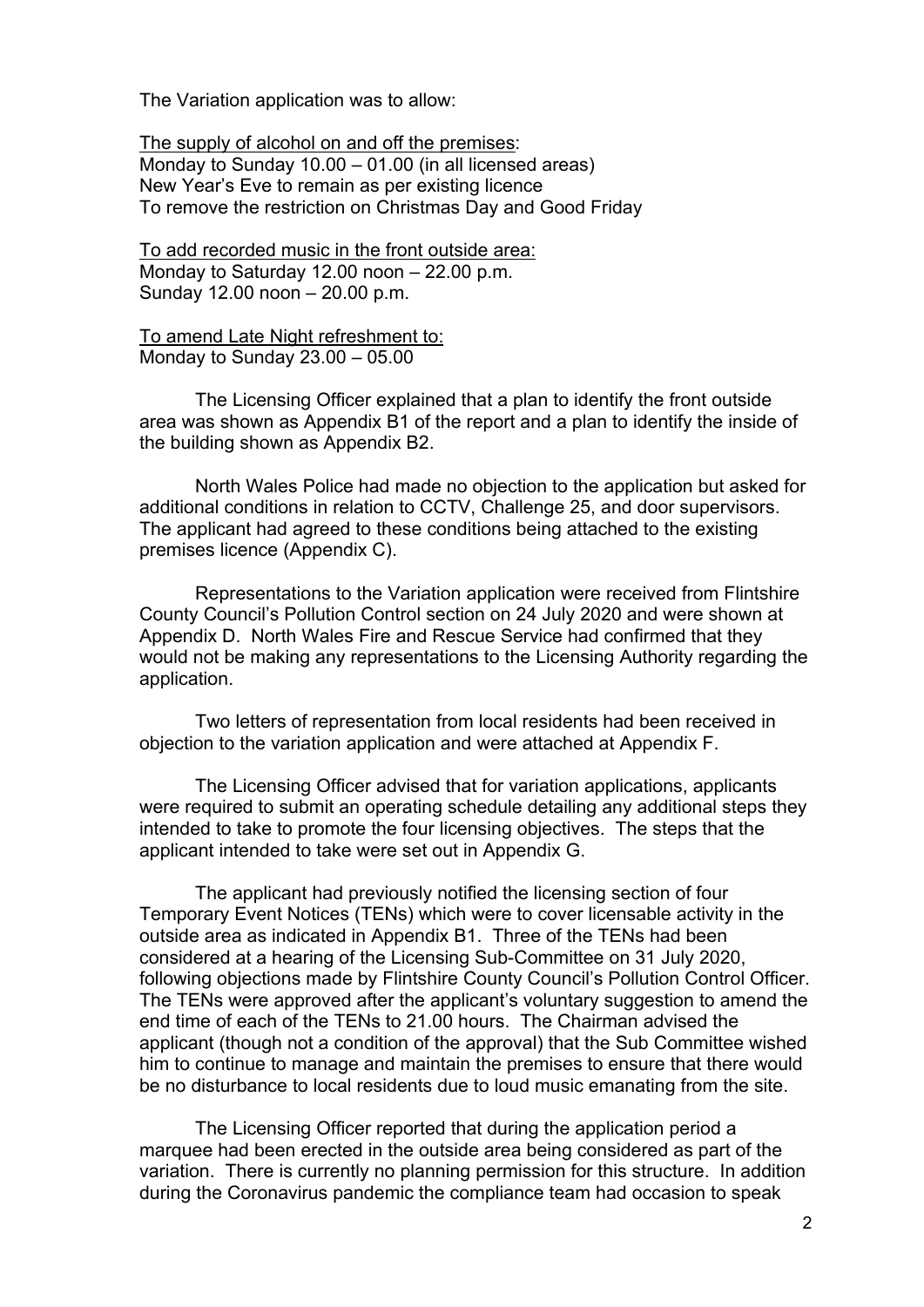with the applicant on three separate occasions concerning gatherings, social distancing, and not following Welsh Government guidance in relation to gazebo's and marquees. When the applicant was asked to provide his risk assessment which is mandatory under the coronavirus regulations he failed to do so.

#### **3.1 Hearing and Determination of the Application**

The Chairman advised that the Sub Committee would proceed to hear the application and take into consideration the Licensing Act 2003 – Section 182 Guidance for Licensing Authorities. He explained that he would allow Mr Yan Chan (the applicant) and Mrs. Harley (spokesperson for the interested parties) an equal amount of time to discuss their position.

The Chairman invited Mr Chan to put forward the reasons for submitting the Variation. Mr. Chan referred to the concerns which had been raised regarding the marquee in the outside area. He said he had made enquiries with the company which had supplied the marquee to determine if planning permission would be required. He said he had been told it would not as it was not a permanent fixture and was to be taken down in January. Mr Chan said it was to be used for indoor or outdoor dining and that there were two emergency exits and in good weather most of the sides were opened. He said social distancing rules were observed and people had to keep 2 metres apart and groups of more than 6 were not allowed to sit together.

Referring to the complaints about noise pollution which had been made by a neighbouring resident, Mr. Chan said he personally monitored the noise levels between both premises and he could not hear the music when he was close to the border of the neighbouring property but the background sound of adults and children was audible. Mr. Chan explained that a play area had been in existence on the premises for around 28 years. He said that the playing of music was stopped between 8.30 – 9.00 pm in the evenings.

Mr Chan said he understood that social gathering were not permitted under the Covid-19 rules. He apologised for his mistake in not removing an outside advertisement for a planned Halloween event and said the A-board and any advertising on social media had been removed. Only the names and contact details of people 24.09who had expressed an interest in the event had been noted and no payments from the public received.

Mr Chan confirmed that risk assessments had been undertaken. He explained that a 28 day track and trace system was in place, table service provided, and the wearing of protective face coverings enforced for staff and customers. In compliance with the new regulations temperature checks would also be carried out on customers entering the premises. CCTV was installed on the premises and an additional camera would be installed in the marquee.

In summing up Mr Chan commented on the challenges and rapidly changing situation around Covid-19. He said that the Mountain Park Hotel provided a valuable service to the local community and was an employer of local people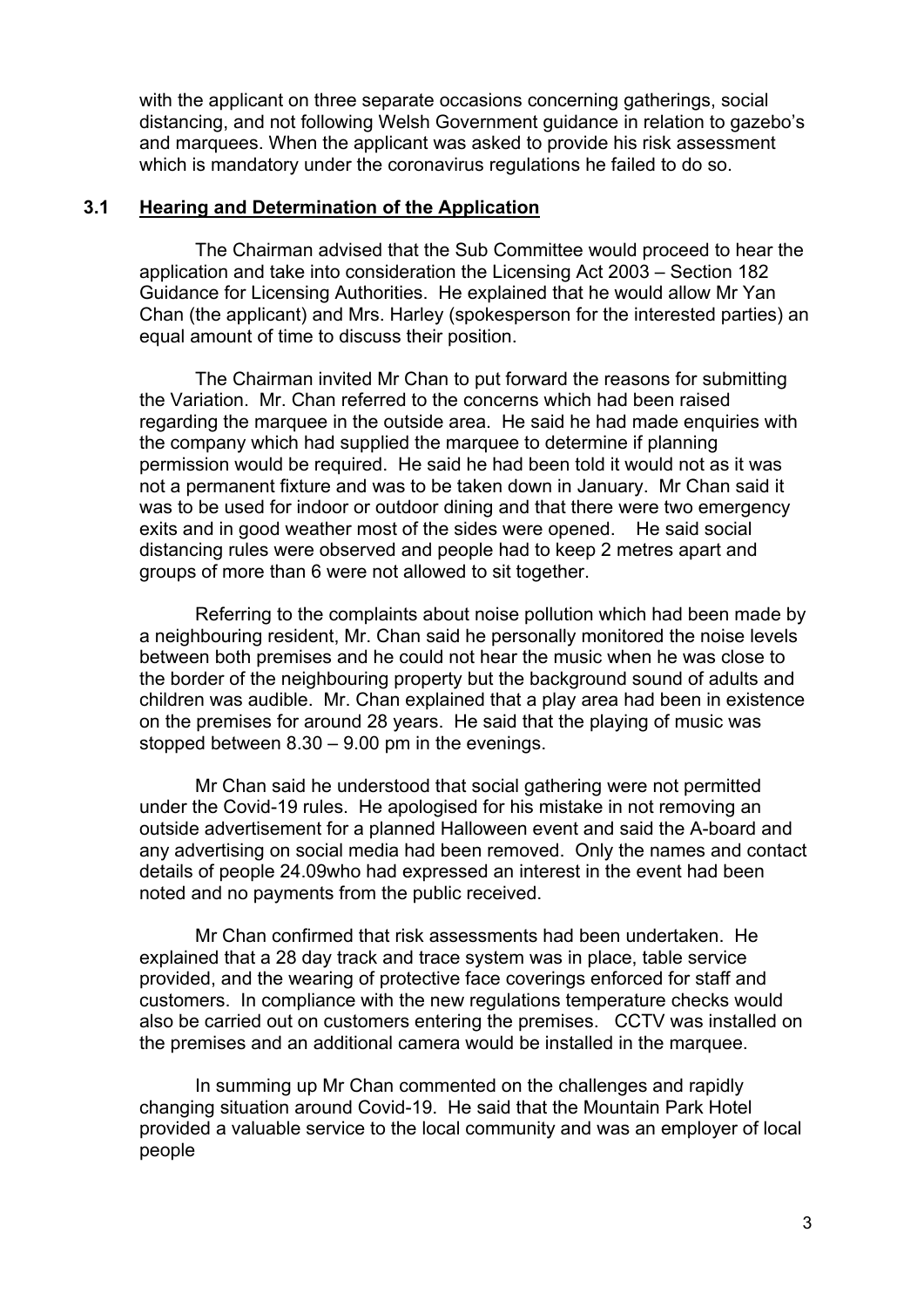The Chairman thanked Mr Chan for presenting his case and invited Mrs Harley to put forward the representations on behalf of herself and Mr & Mrs Silcock (the other interested parties).

Mrs. Harley referred to the previous hearing to consider the application for Temporary Event Notices by Mr. Chan and the Committee's wish that he continued to manage and maintain the premises to ensure there would be no disturbance to local residents due to loud music emanating from the site. She said the noise levels had not reduced and continued to cause nuisance and distress to herself and the other interested parties. She continued there had been no prior notification or consultation with local residents regarding the intention to erect a marquee in the outside area of the premises which she said showed disregard for the impact on local residents. Mrs. Harley felt it also indicated disregard for the Local Authority's licensing and planning regulations, and the Government's legislation relating to Covid 19.

Mrs Harley said independent advice had been sought by the interested parties on the level of noise nuisance which had been confirmed as excessive. She cited further examples of dates and times when the high levels of noise and associated activity had been witnessed by Flintshire County Council's Pollutions Control Officer.

Mrs Harley commented that it was anticipated that during the next few months the use of the outside area would reduce and suggested this would provide an opportunity for the applicant to seek planning permission for the outside structure and improve the layout of the play area and play apparatus to mitigate the impact on the neighbouring properties.

The Chairman thanked Mrs Harley for putting forward the case on behalf of the interested parties.

The Chairman asked the Members of the Panel if they had any questions.

Councillor Adele Davies-Cooke asked the applicant if he would be able to move the children's play apparatus to another site in the outside area as requested by the interested parties. The applicant agreed to look at this. In response to a further question by Councillor Davies-Cooke concerning CCTV in the marquee the applicant confirmed that he would make the necessary arrangements to have a camera installed in the structure.

Councillor Ron Davies emphasised the importance of ensuring customers and staff vacated the premises by the stipulated time following last orders/closing. Councillor Davies asked the applicant to explain the impact on his business if music was not provided. Mr Chan explained that the music was necessary to create a relaxing social atmosphere for customers and emphasised that it was background music and the hotel was a family orientated business. In response to the further concerns raised by the Chairman about the type of music played the applicant reiterated that the music played could be described as 'easy listening' and relaxing.

The Chairman invited the Solicitor to ask questions. The Solicitor questioned Mr. Chan about the variation to add recorded music in the front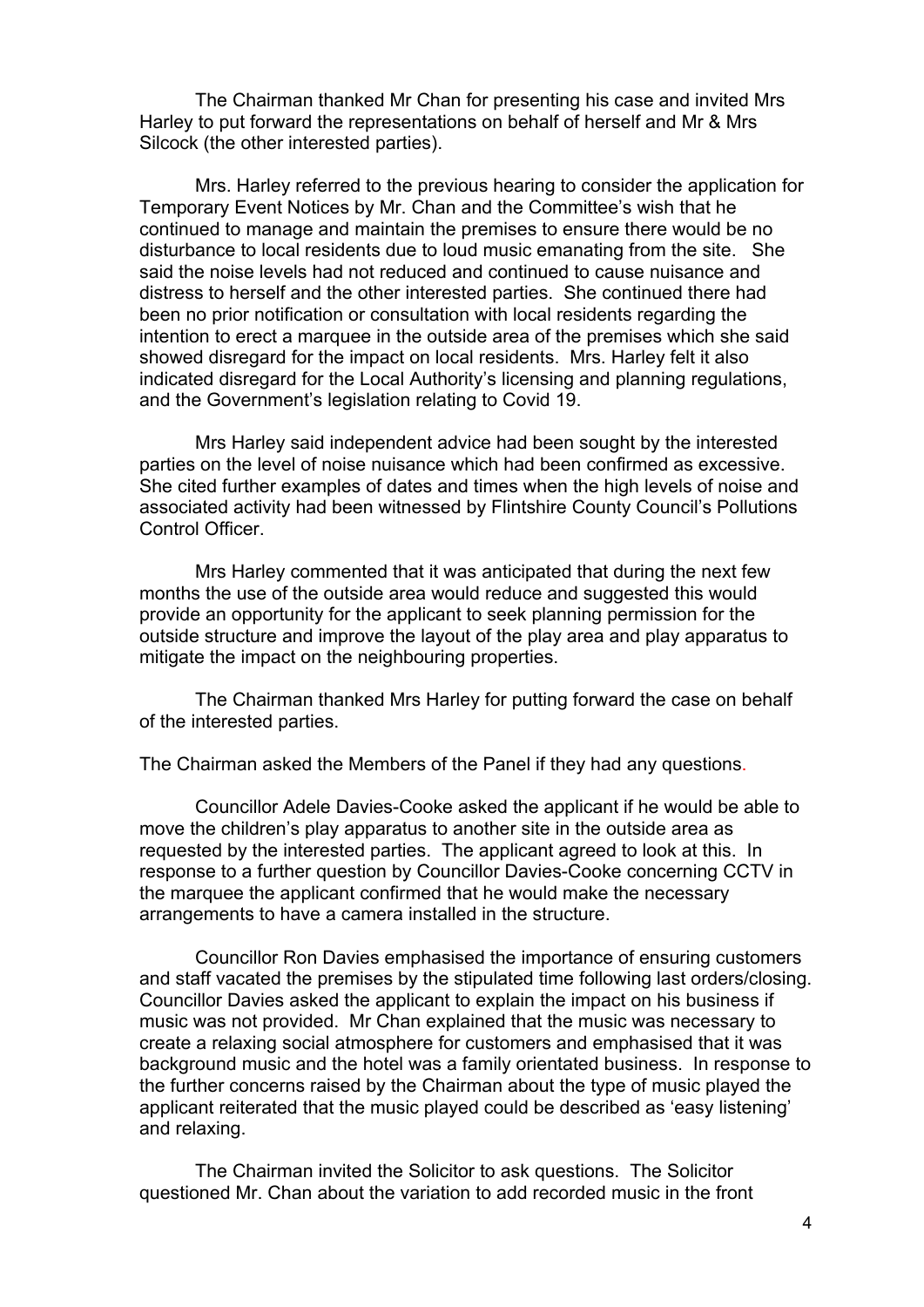outside area and to explain the need to provide music until 22.00 pm. Mr Chan said he would be agreeable to amending the end time from 22.00 hours to 20.00 hours to encourage customers to leave the premises by the stipulated time. In response to the further questions from the Solicitor the applicant provided explanation of his request to remove the restrictions on Christmas Day and Good Friday and clarified the hours required. The Solicitor also questioned the applicant on the reason to amend the premises licence in respect of late night refreshment. Mr Chan explained the request was to enable refreshments to be served to hotel guests.

In response to the Solicitor the applicant confirmed he had no objections to the additional conditions requested by North Wales Police in relation to CCTV, Challenge 25 and Door Supervisors. He explained that he would make enquiries about installing CCTV in the marquee following the hearing.

When asked the applicant confirmed that he regularly monitored noise levels between the premises and neighbouring properties and noted dates and times. He acknowledged that activity and noise levels had increased during August due to the Government's 'eat out to help out' scheme, however, business had become less busy in September.

The Solicitor asked the applicant if he had followed up the request made by the Chairman at the previous hearing on the TENs to continue to manage and maintain the premises to ensure there would be no disturbance to local residents due to loud music emanating from the site. The applicant reiterated that the type of music was relaxing and 'easy listening' and was not usually played after 20.00 pm.

In response to the further questions raised by the Solicitor concerning compliance with Covid-19 guidance, Mr Chan confirmed that he had taken the appropriate measures regarding signage to enforce social distancing on the premises. Mr. Chan also confirmed that risk assessments had been undertaken and could be provided on request. Referring to the marquee in the outside area the Solicitor asked Mr Chan to explain his understanding of the position regarding the need for planning permission. Mr Chan reiterated that he had made enquiries with the company which had supplied the marquee and had been told that as it was not a permanent fixture (in place for less than 12 months) planning permission would not be required. Mr. Chan confirmed that the marquee was to be taken down in January.

The Chairman asked Mrs Harley if she had any further questions to raise on behalf of the interested parties. Mrs Harley asked for further information on the use of CCTV, the level and type of background music played, and the use of storage containers on site.

The applicant was asked by the Chairman if he had any further questions or comments to raise. Mr Chan invited Mrs Harley and the interested parties to meet with him to discuss the type of music to be played and any further matters of concern they had. He said he wanted to build a positive relationship to mutual benefit with his neighbouring residents and the local community. Mrs Harley thanked Mr Chan for his invitation.